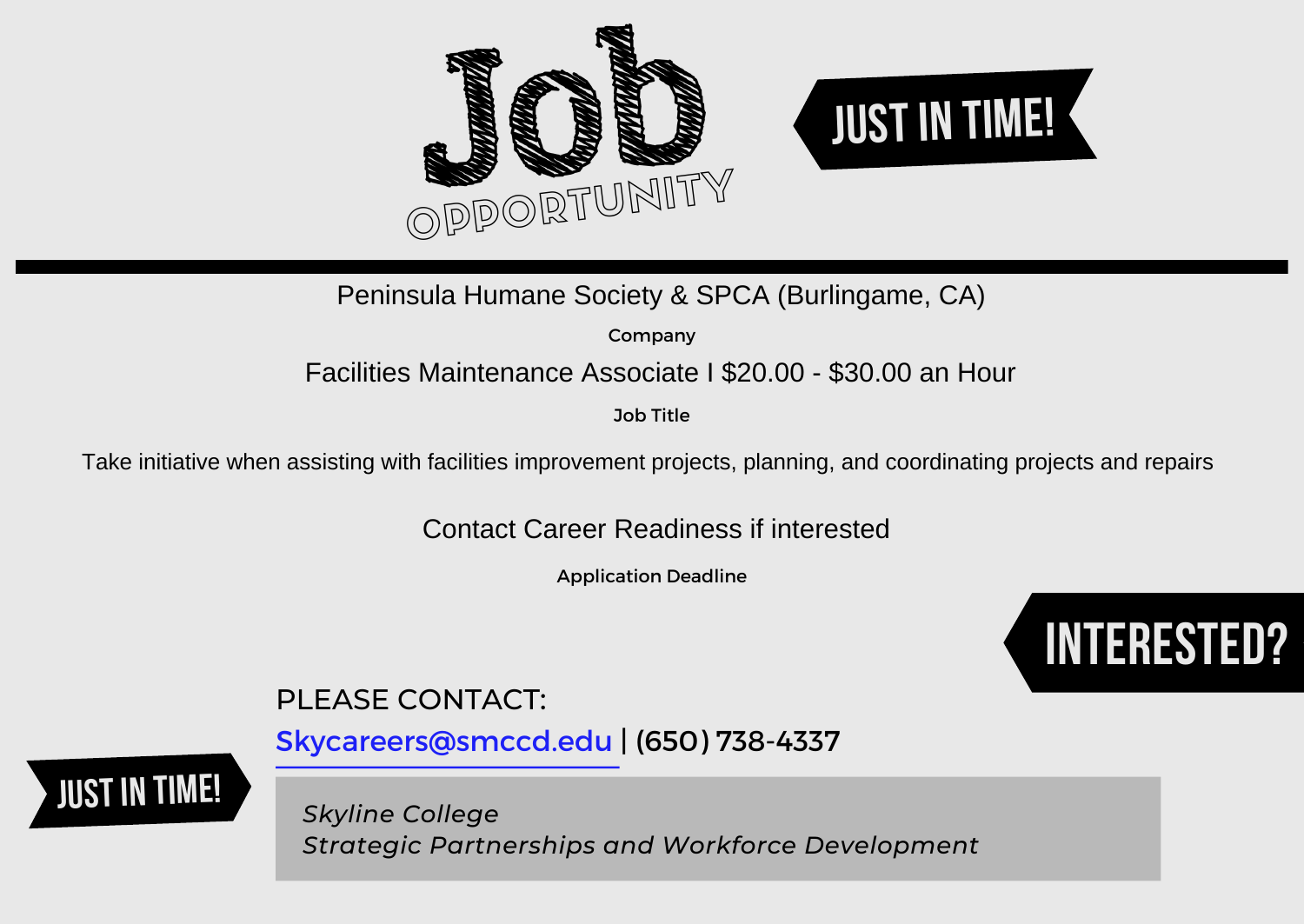

### Best Beverage Catering (San Francisco, Berkeley, Palo Alto, San Jose)

Company

### Part-Time Server I \$16.32 an Hour Plus Tips

Job Title

Work as drink servers or concessions food service, operate POS system, provide excellent customer service

Contact Career Readiness if interested

Application Deadline



# PLEASE CONTACT:

[Skycareers@smccd.edu | \(650\) 738-4337](mailto:skycareers@smccd.edu)

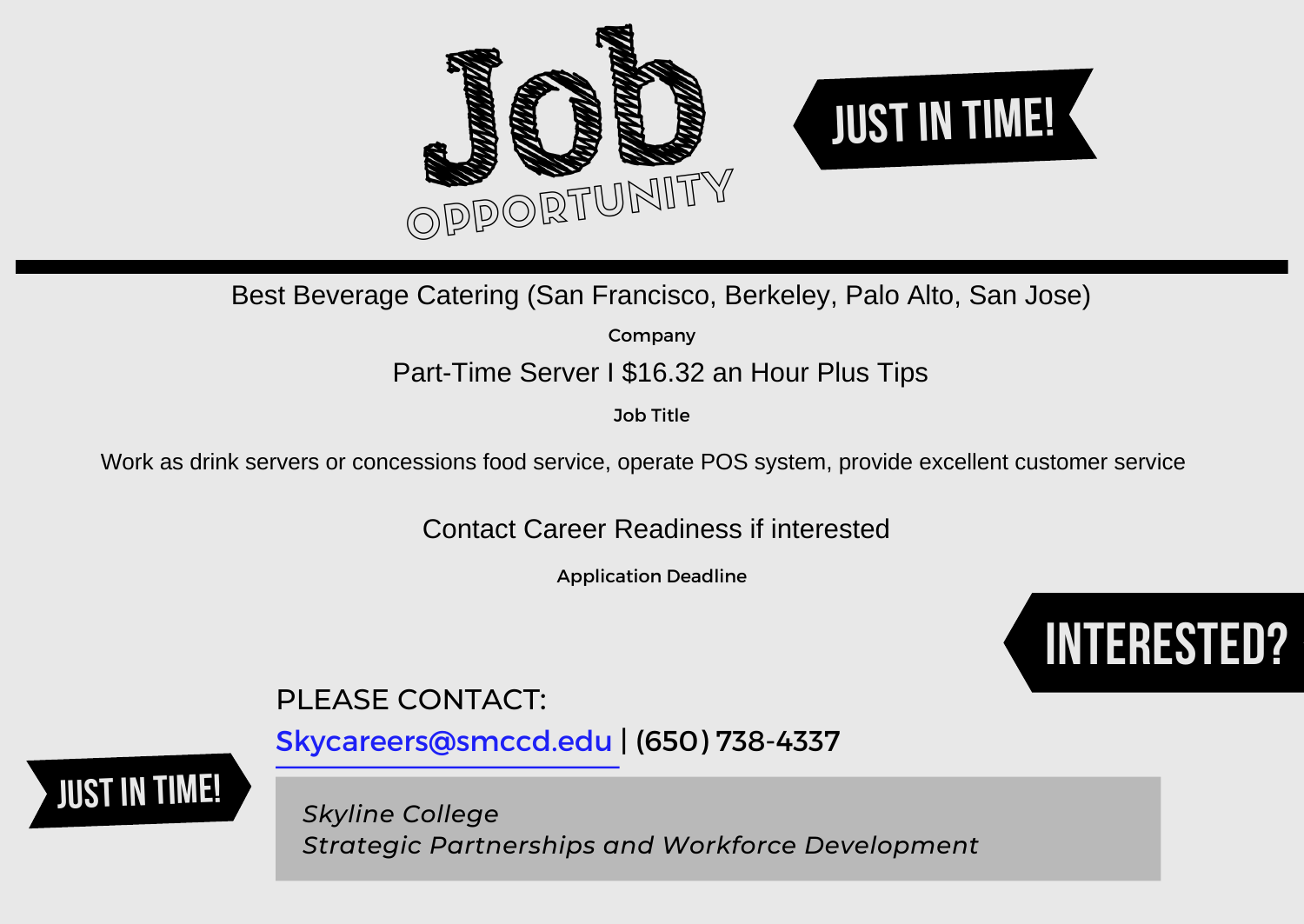

Best Beverage Catering (San Francisco, Berkeley, Palo Alto, San Jose)

Company

### Part-Time Busser I \$16.32 an Hour Plus Tips

Job Title

Collect glassware, clean tables, maintain cleanliness and appearance of service areas

Contact Career Readiness if interested

Application Deadline



# PLEASE CONTACT:

[Skycareers@smccd.edu | \(650\) 738-4337](mailto:skycareers@smccd.edu)

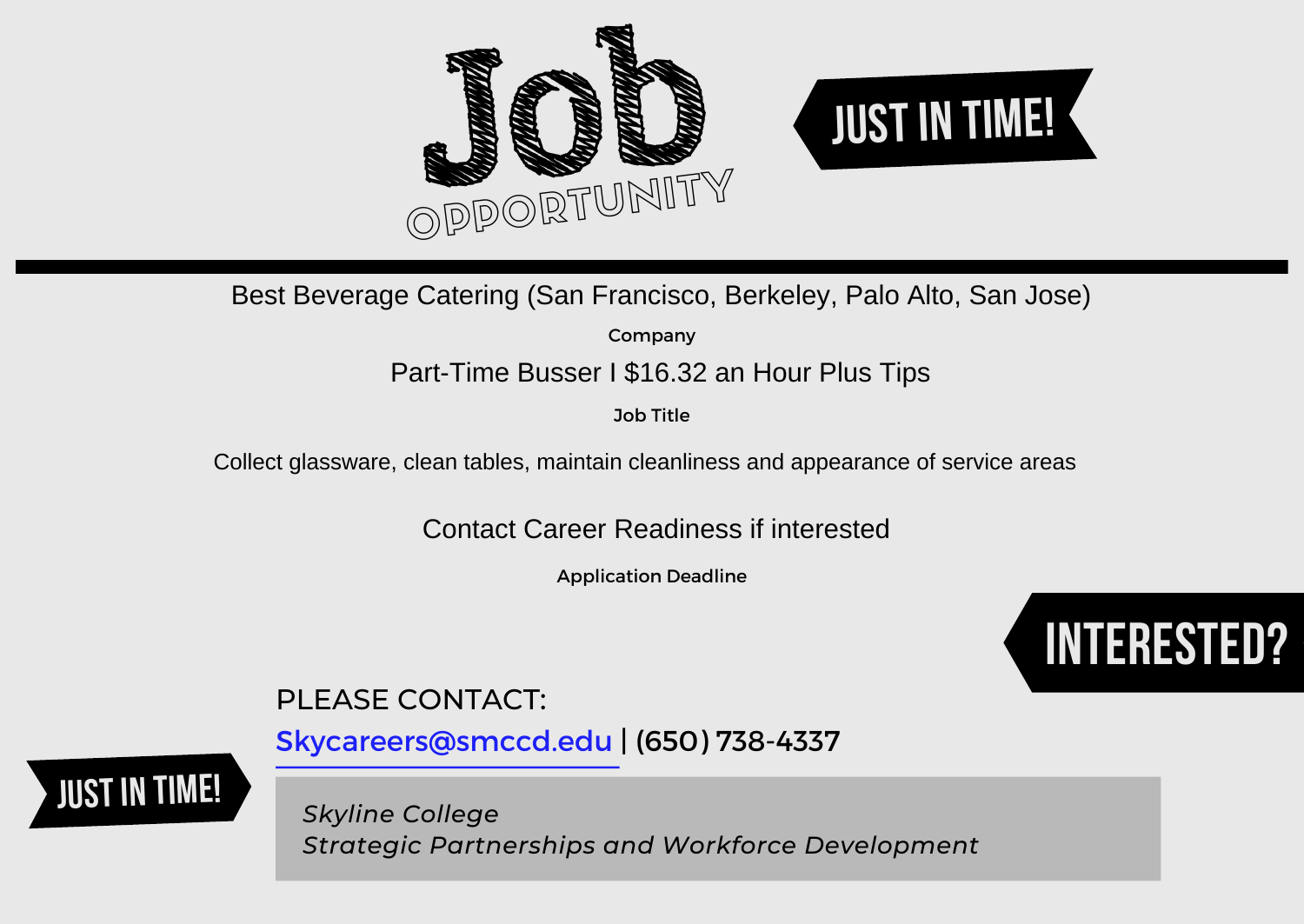

Best Beverage Catering (San Francisco, Berkeley, Palo Alto, San Jose)<br>company<br>Bartender I \$16.32 an Hour Plus Tips

Company

Job Title

Provide excellent customer service, mixing and serving drinks and operating POS system

Contact Career Readiness if interested

Application Deadline



## PLEASE CONTACT:

[Skycareers@smccd.edu | \(650\) 738-4337](mailto:skycareers@smccd.edu)

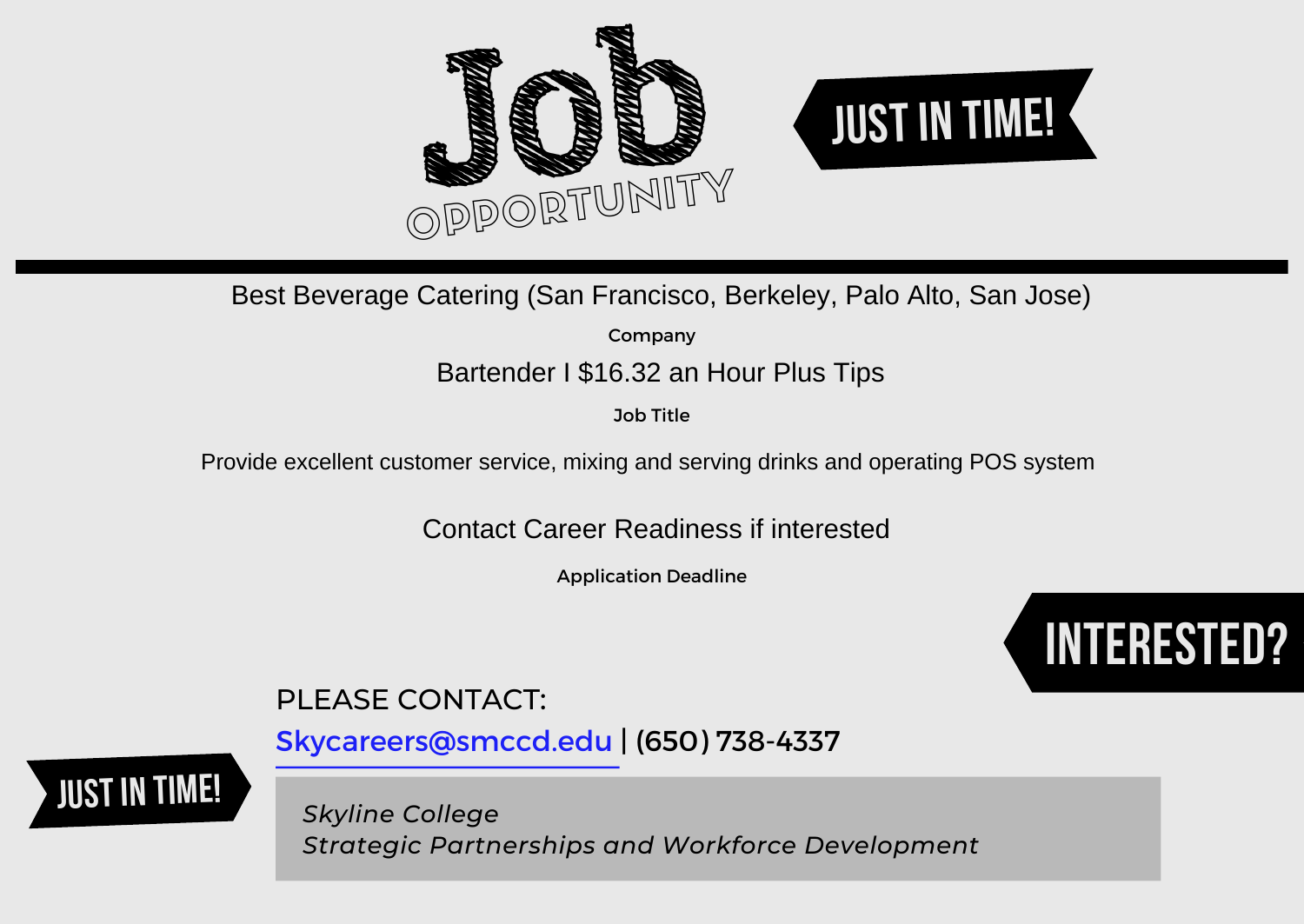

Best Beverage Catering (San Francisco, Berkeley, Palo Alto, San Jose)

Company

Part-Time Bar Back I \$16.32 an Hour Plus Tips

Job Title

Set up and stock bar, mix and serve drinks, operate POS system, provide excellent customer service

Contact Career Readiness if interested

Application Deadline



## PLEASE CONTACT:

[Skycareers@smccd.edu | \(650\) 738-4337](mailto:skycareers@smccd.edu)

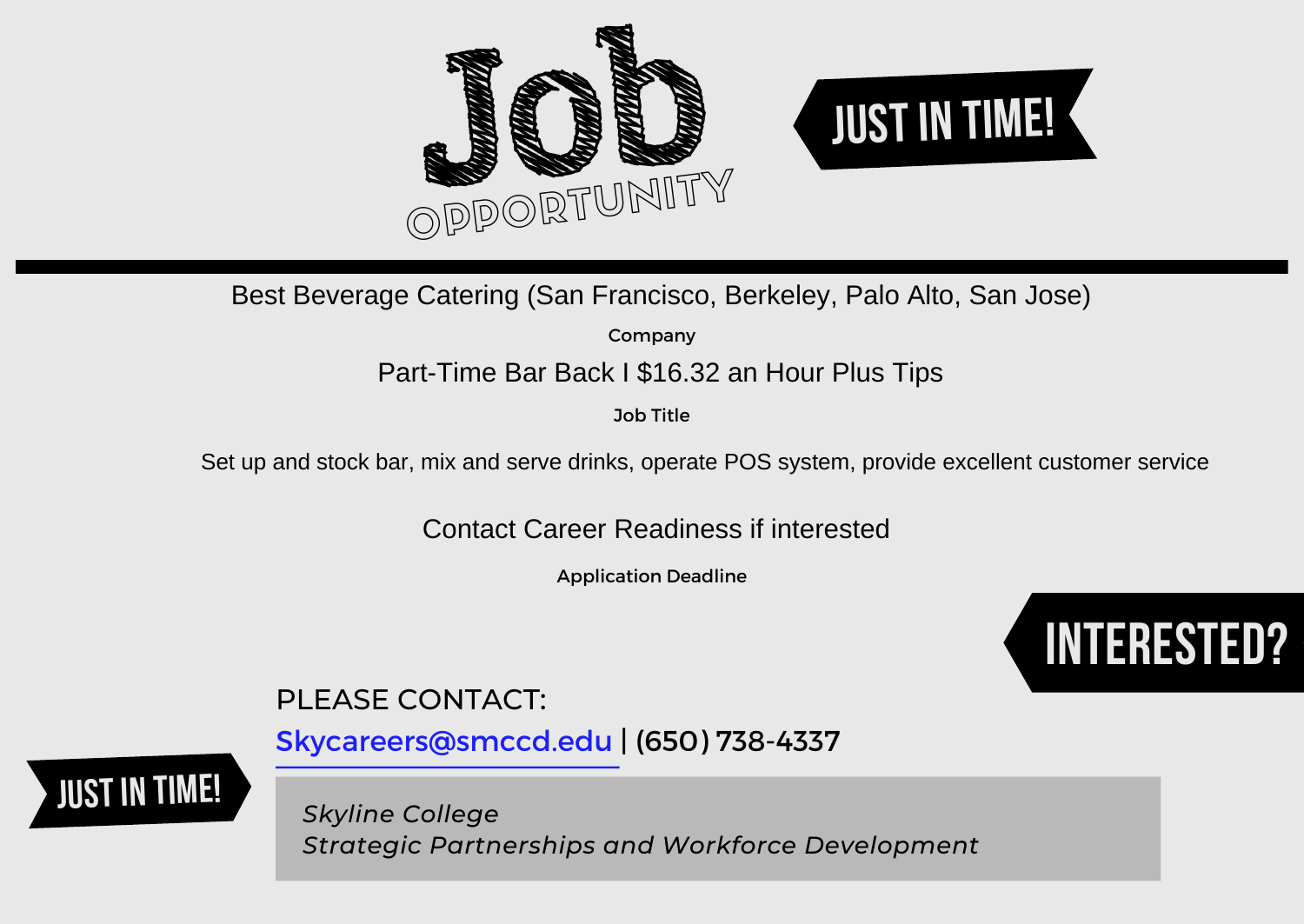



Green Beans Coffee Company (SF Airport)

Company

## Full-Time & Part-Time Barista I \$17.50 an Hour

Job Title

Provide excellent customer service, making coffee drinks to the strict specifications of customers

10 positions available, contact Career Readiness if interested

Application Deadline



# PLEASE CONTACT:

[Skycareers@smccd.edu | \(650\) 738-4337](mailto:skycareers@smccd.edu)